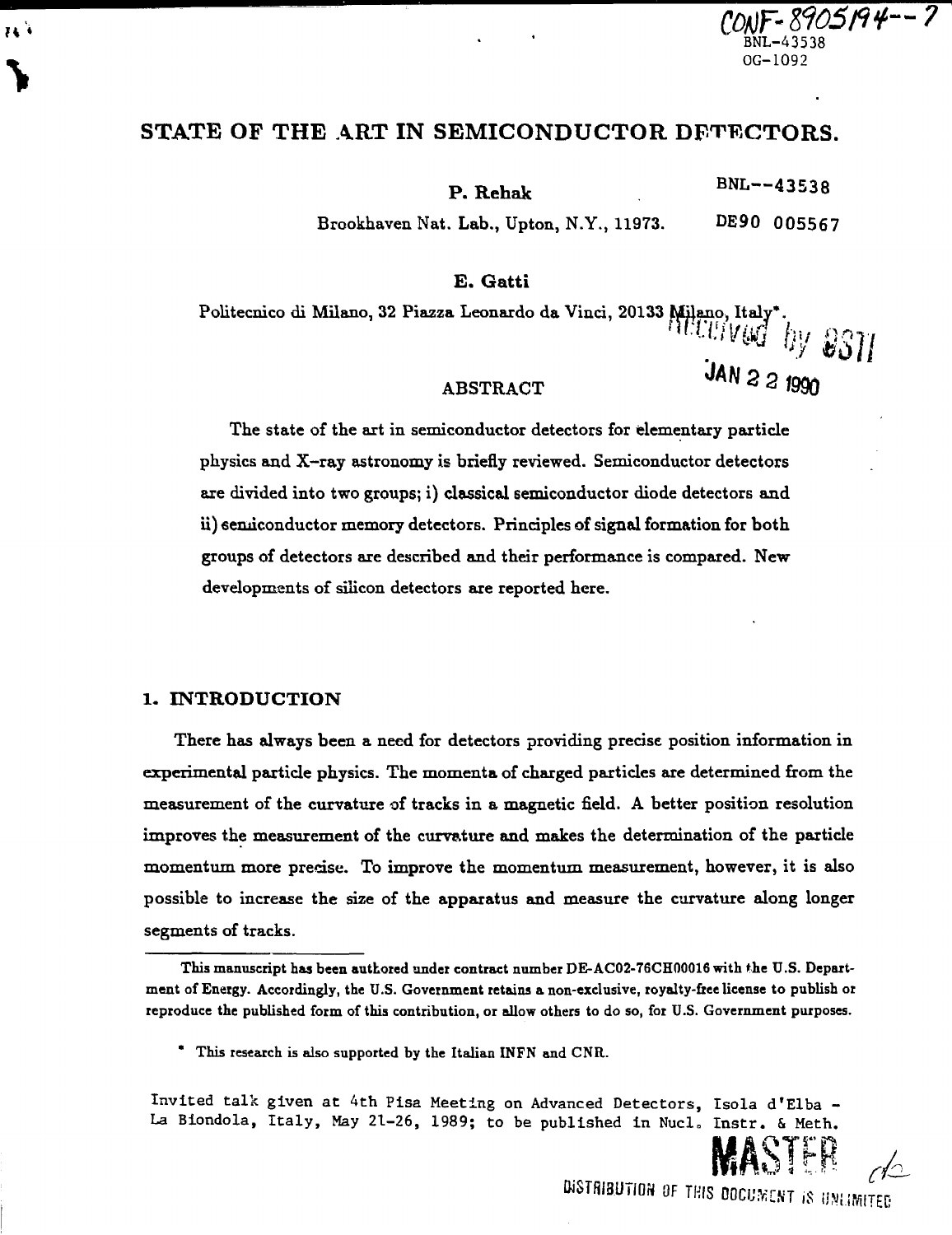The discovery of the new heavy lepton and of new quantum flavors about fifteen years ago brought new requirements for the position resolution of tracking detectors. The life times of the  $\tau$  lepton and of particles containing heavy flavors of charm or beauty are so short that they decay very close to the production point. In order to resolve the decay vertex from the production vertex, a position resolution better than several  $\mu m$  is needed. When searching for secondary vertices indicating the decay of these particles there is no substitute for position resolution. Tracking detectors must be located as close as possible to the primary vertices and have the best position resolution in absolute terms.

Semiconductor detectors are well suited as high resolution position detectors. The density of the ionization by a minimum ionizing particle is by four orders of magnitude higher in semiconductors than in gases at atmospheric pressure. The high linear ionization density allows semiconductor detectors to be much thinner than the gas detectors. There is another advantage of semiconducting media for tracking as compared to gas media coming from the range of delta rays. The range of the delta rays in gas is much larger than in a semiconductor and the ionization may be spread away from the trajectory of the fast particle. The position information is degraded in the gas detector by the very process of the particle ionization. In semiconductors the ionization is confined within a  $\mu m$  diameter column. This spread of the ionization is smaller than other fluctuations, which limit the position resolution of the present semiconductor detectors.

It is interesting to note that the use of semiconductor detectors for position measurements is relatively recent. The traditional use of semiconductor detectors was in the field of nuclear spectroscopy. The conversion of the released energy into signal charge is more efficient in the semiconductors than in gases. The same released energy produces about ten times more charges in semiconductors than in a gas. The higher number of free charges together with a lower value of the Fano factor in semiconductors leads to a smaller relative fluctuation and a better intrinsic energy resolution. Presently semiconductor detectors are used almost exclusively for the low energy X-ray spectroscopy and as detectors in a new field of low energy X-ray astronomy.

This contribution is organized as follows: in the second section we will divide the present semiconductor detectors 'nto two groups (classical and memory semiconductor detectors) according the mechanism of the charge removal from the detector. In the third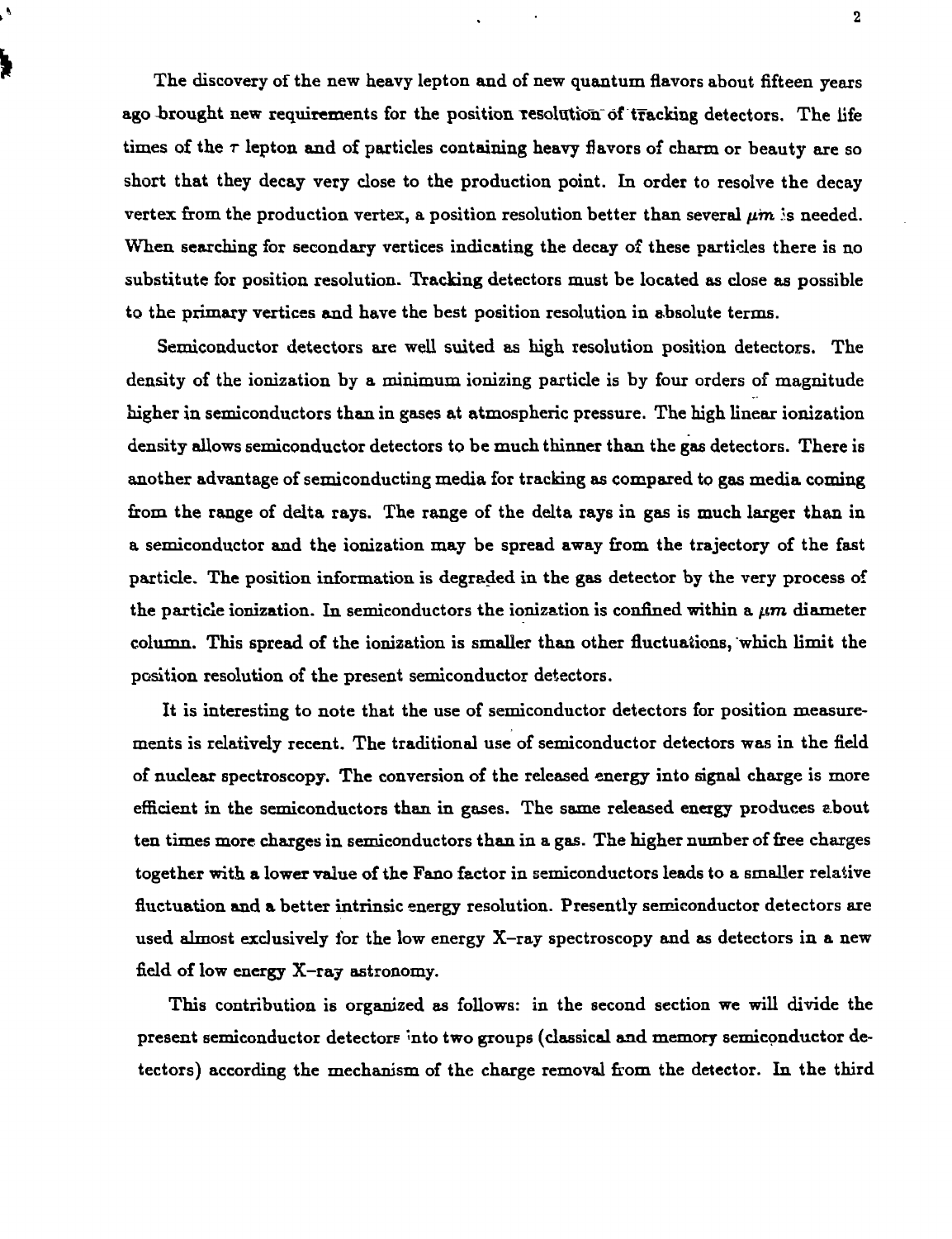section we will describe classical semiconductor detectors and describe the most important developments in recent years. In the fourth section we will introduce a newer kind of semiconductor detectors called memory semiconductor detectors. We will stress the principles of operation and report the progress during the recent years.

The fifth Section will attempt to compare the performance of classical and memory semiconductor detectors. We will see that the performance of the classical semiconductor detectors depends mainly on the performance of the read-out electronics while the performance of the memory detectors depends mainly on the parameters of the detector itself.

## **2. CLASSIFICATION OF SEMICONDUCTOR DETECTORS**

Semiconductor detectors can be divided into several groups according to different criteria. In this contribution we will divide semiconductor detectors used up to 1989 into two large groups distinguished by the method of the charge removal from their bulk. Semiconductor detectors can be thus divided into the two following groups:

- 1. classical semiconductor detectors and
- 2. semiconductor memory detectors.

### 3. CLASSICAL SEMICONDUCTOR DETECTORS

The first semiconductor detectors developed in  $1951<sup>1</sup>$  were classical diode detectors. Today these detectors are widely used as

- 1. X-ray detectors
- 2. Photodiodes
- 3. Microstrip Detectors
- 4. **Pad Detectors**
- 5. One kind of Pixel Detectors etc.

The cross section of a classical semiconductor detector is shown in Fig. 3.1. As an example, n-type silicon in form of a thin disk (wafer) is shown. The silicon has *a.* rectifying *p + n* junction on the upper face and an *nn +* junction acting as a non-injecting ohmic contact on the lower face. The rectifying junction is reverse biased at a sufficiently high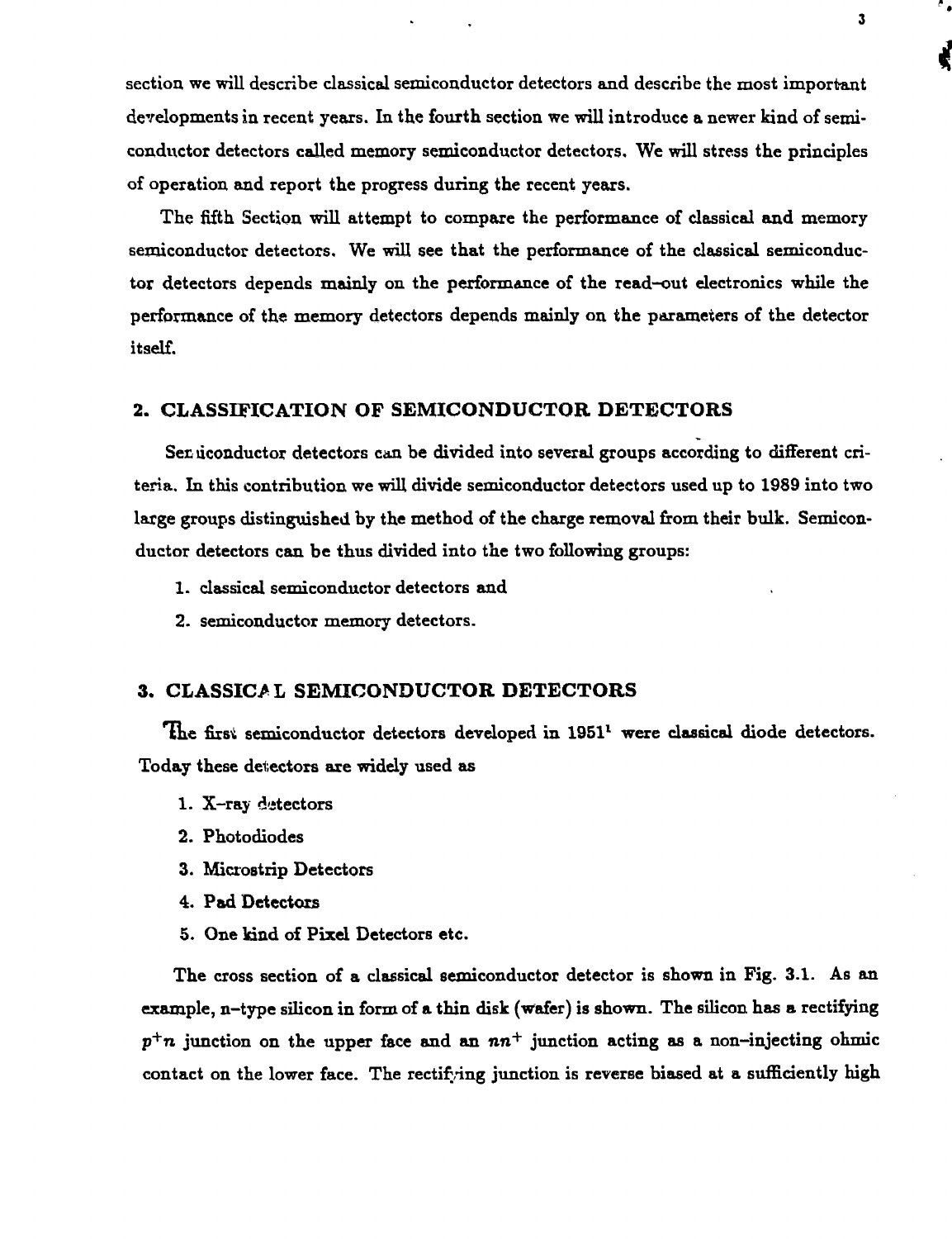

4

Figure 3.1: a) Cross section of a classical semiconductor detector, b) Negative potential in the bulk of a classical detector.

voltage to remove all free charges between the two surface electrodes (complete depletion of the silicon bulk). In the depleted bulk a space charge is present due to the ionized donors fixed in the silicon lattice. The electric field in the bulk is created by this space charge and the surface layer charges on the junctions.

The presence of the field does not cause a strong current flow through the detector. Only a small reverse current of both junctions and a small current of carriers thermally generated in the bulk flows through the detector. The depletion and the electric field are essential for the functioning of the semiconductor detector. Electron-hole pairs generated by the radiation move apart and towards the two junctions in the electric field. The motion of the charges within the bulk of the detector induces a signal current in the external circuit which includes a charge sensitive preamplifier. The total charge measured by the preamplifier is equal to the charge produced by the ionizing particles in the detector when all electrons and holes reach the  $nn^+$  and  $p^+n$  junctions respectively.

In the parallel plate geometry of Fig. 3.1 the field is normal to the plates. The negative potential or the potential energy of electrons in the bulk is also shown in Fig. 3.1. The motion of earners in silicon can be easily visualized with the help of pictures of the negative potential. Electrons move down as small balls without inertia, while holes moves up as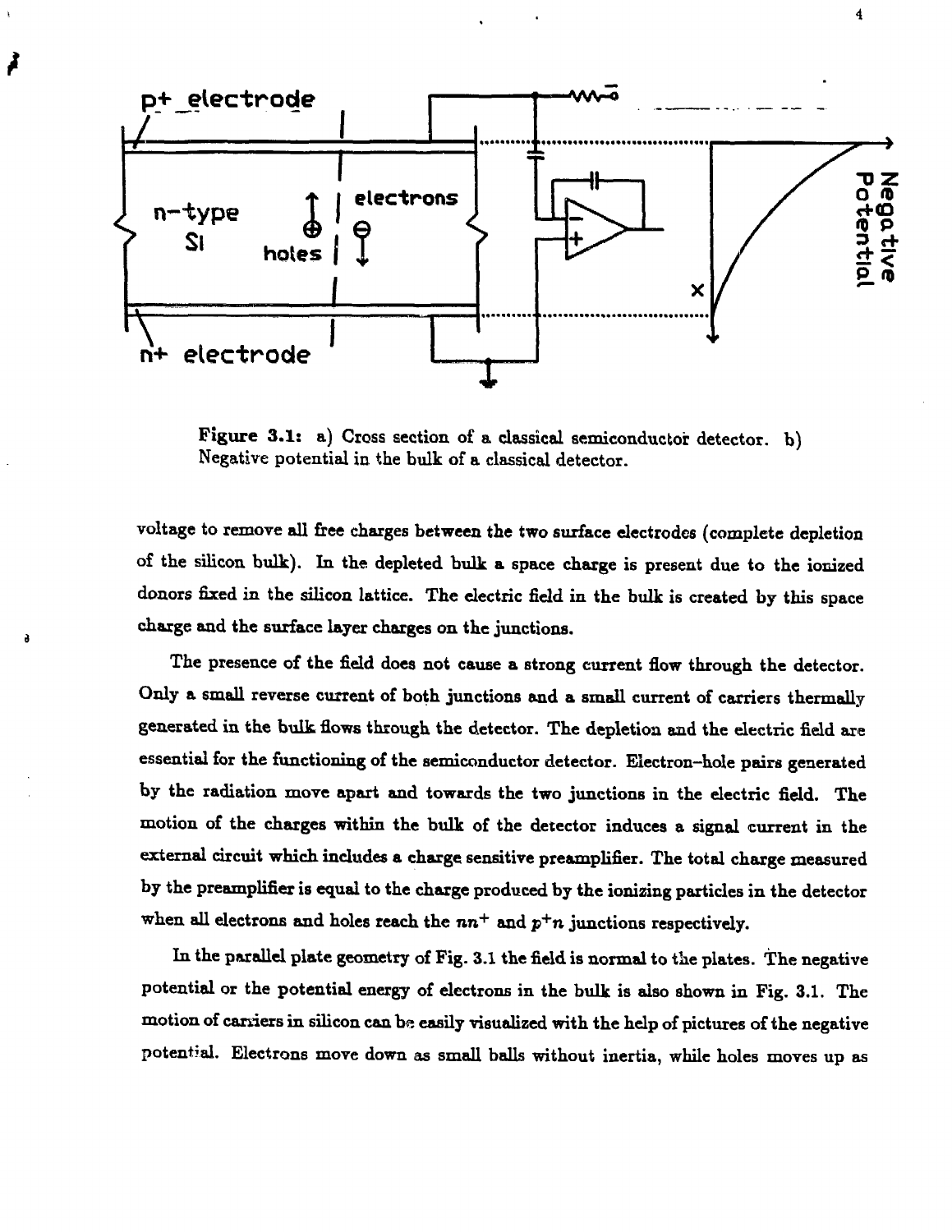bubbles. The charges of both polarities spend a minimal time within the detector bulk. The fast removal of all charges produced by ionization from the-bulk-of the detector is themain feature of classical semiconductor detectors.

5

 $\mathbf{r}$ 

In spite of a very short carrier collection time in classical semiconductor detectors the total read-out time is usually long. The same electrode geometry of classical semiconductor detectors which provides the fastest removal of charge from the bulk of the detector leads to a large anode capacitance of the detector. A large anode capacitance makes the noise of the preamplifier important. There is no signal amplification in semiconductor detectors and in order to obtain a sufficient signal to noise ratio, the bandwidth of the processing electronics must be limited. The rise time of the overall response is therefore much longer than the collection time of the carriers in the detector. The duration of the processing time rather than the carrier collection time limits the rate capability of classical semiconductor detectors.

The position resolution in this kind of detectors is obtained simply by the division of at least one junction into strips. Each strip is connected to its own preamplifier. A very large number of preamplifiers is needed to read the position information from strip detectors.

The most important progress in strip detectors (apart from the development of the VLSI read-out which is the subject of another session) are the recently introduced double sided strip detectors\*. These detectors have both junctions divided into parallel strips; strips on the upper junction are oriented perpendicularly to the strips on the lower junction. Each strip on both sides is connected to its own preamplifier. (Charge division methode which decreases the number of preamplifier by a factor of few is usually used.) Double sided strip detectors are advantageous in detector systems where minimization of scattering material is important. Moreover, electrons and holes are generated in pairs by ionizing particles and the charge detected in an upper strip should be exactly the same as the charge detected in a lower strip. The preamplifier noise distort the perfect equality of these charges. Nevertheless, the use of the signal charges decreases the matching problems of multiparticle detection in a single strip detector.

The largest problem in the realization of working double sided strip detectors is the presence of positive charges at the  $Si - SiO<sub>2</sub>$  interface. These charges are compensated by an accumulation layer of electrons in silicon right under the interface. Electrons of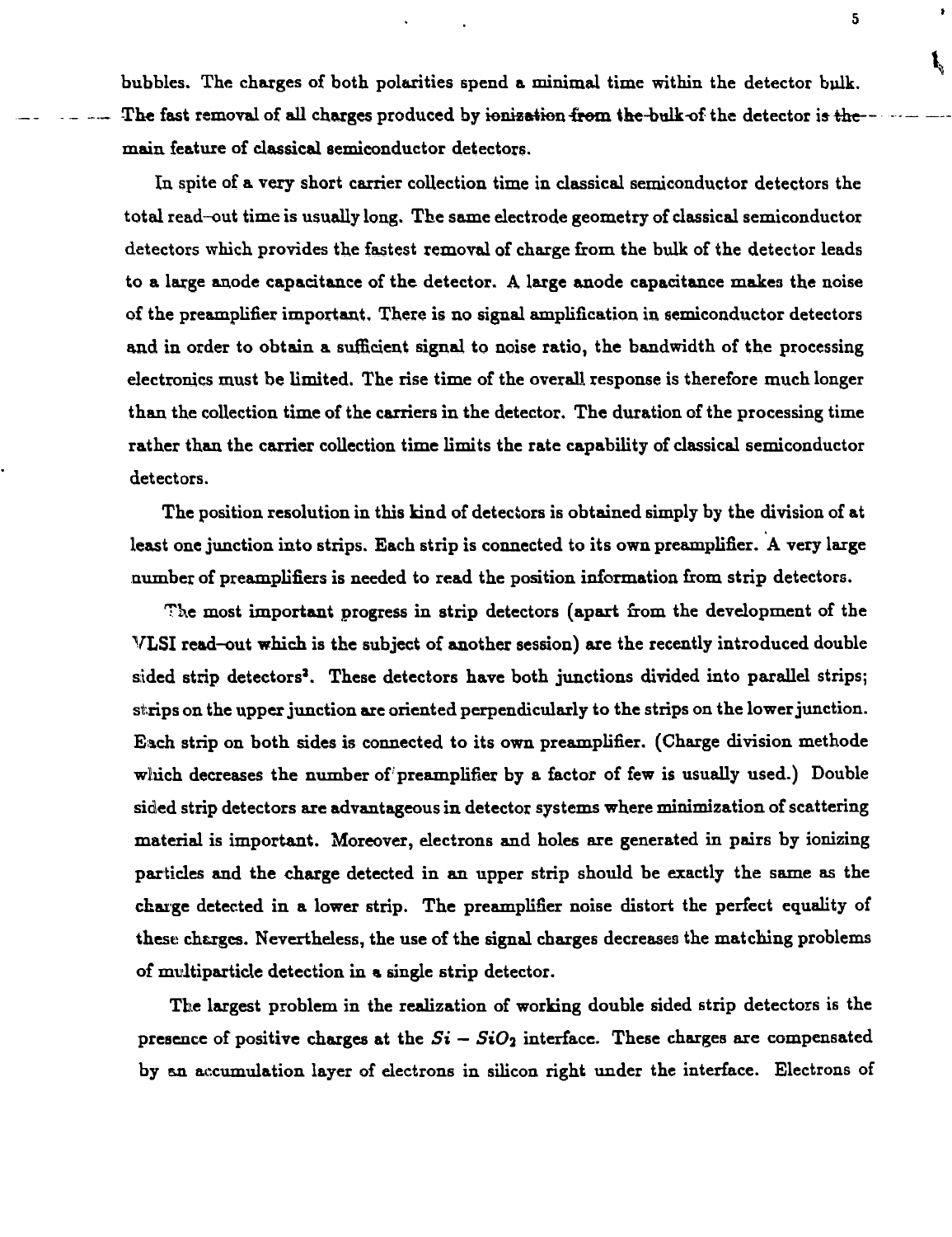the accumulation layer are free to move and a detector with a simple division of the *nn +* junction into individual strips would have all strips shorted together. Detectors descibed in Ref. 2 have an additional p-implantation between adjacent  $n^+$  strips to interrupt the accumulation layer and electrically separate the strips. There are also other methods to achieve the electrical separation of strips<sup>3</sup>.

## 4. **SEMICONDUCTOR MEMORY DETECTORS**

In semiconductor memory detectors charges produced by ionizing particle are not removed and detected immediately from the detector as it was the case in classical detectors. In a memory detector at least one kind of charge carriers (usually electrons) is stored within the volume of the detector. The stored carriers are transported in a controlled way in a direction parallel to the wafer surface to a read-out electrode. The position information is retained during the carrier transport. The storage of the information can be often regarded as a first part of the signal pipeline. Moreover, the capacitance of the read-out electrode can be very small leading to a low noise contribution of the preamplifier.

The examples of semiconductor memory detectors are:

- 1. Surface and Buried Channel Charge Coupled Devices (CCDs)
- 2. Fully Depleted CCDs

**t**  $\bullet$ 

- 3. Semiconductor Drift Detectors
- 4. Small Capacitance X-ray Detectors and Photodiodes
- 5. Some Pixel Detectors, etc.

CCDs were proposed in 1970\* as signal processing devices with a second use as optical imagers. There is only a short step between optical imagers and detectors of charged particles<sup>5</sup>. The following subsections will describe principles of operation of fully depleted CCDs and semiconductor drift detectors.

## **4.1 Fully Depleted Charge Coupled Devices**

The electrode structure of any of the semiconductor memory detectors is more complicated than the structure of classical detectors.

Fig. 4.1 shows the cross section of a fully depleted Charge Coupled Device (CCD), a very good example of a memory semiconductor detector. There are rectifying junctions on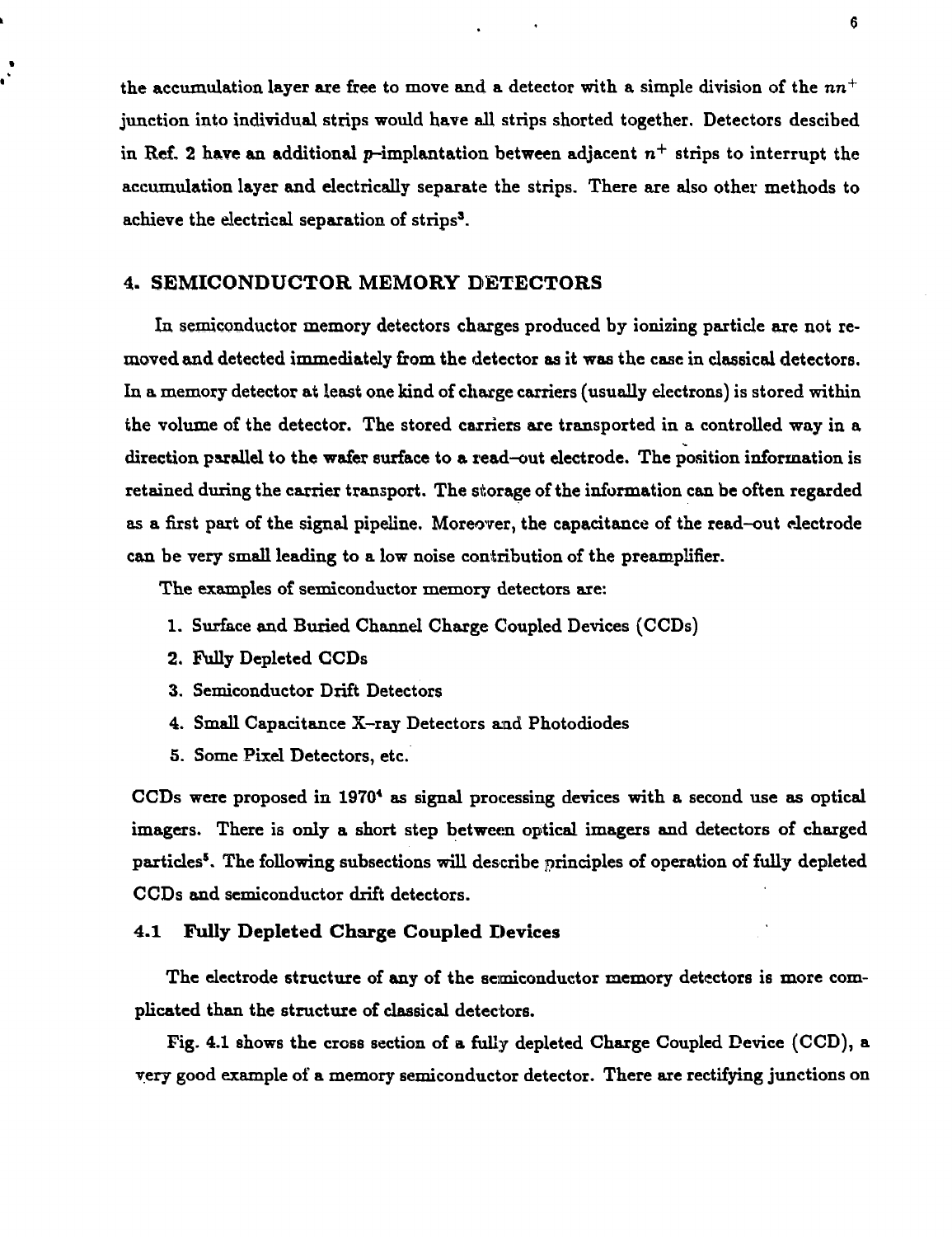

7

**Figure 4.1: Cross section of a Fully Depleted Charge Coupled Device illustrating general features of memory detectors.**

**both upper and lower faces of the wafer. The wafer is supposed again to be of an n-type semiconductor and is completely depleted of mobile electrons. The space charge of the ioaized donors in the silicon lattice together with the voltages applied to the upper and to the lower junctions produce an electric field. The negative potential of the electric field in a cross-section through the bulk of a fully depleted CCD is shown on the right hand side of Fig. 4.1.**

准

ť

**Let us assume that a minimum ionizing particle crossed the CCD and produced a column of electron-hole pairs. Holes move towards one of the rectifying junctions, but electrons move to the point of minimum negative potential where they are stored. The potential in a real fully depleted CCD is engineered in such a way that electrons are confined in this region and cannot diffuse in any direction. The picture of electron confinement in two dimensions is shown, in Fig. 4.2. A fully depleted CCD contains many (of the order of 10<sup>6</sup> ) such regions or elementary memory units (pixels) arranged in a two-dimensional matrix. Electrons produced by the mentioned minimum ionizing particle are stored in one or in a few pixels while the other pixels are generally empty.**

**There is no external circuit and no preamplifier shown in Fig. 4.1. The signal produced by the motion of electrons falling in one pixel and holes moving to the surface junction**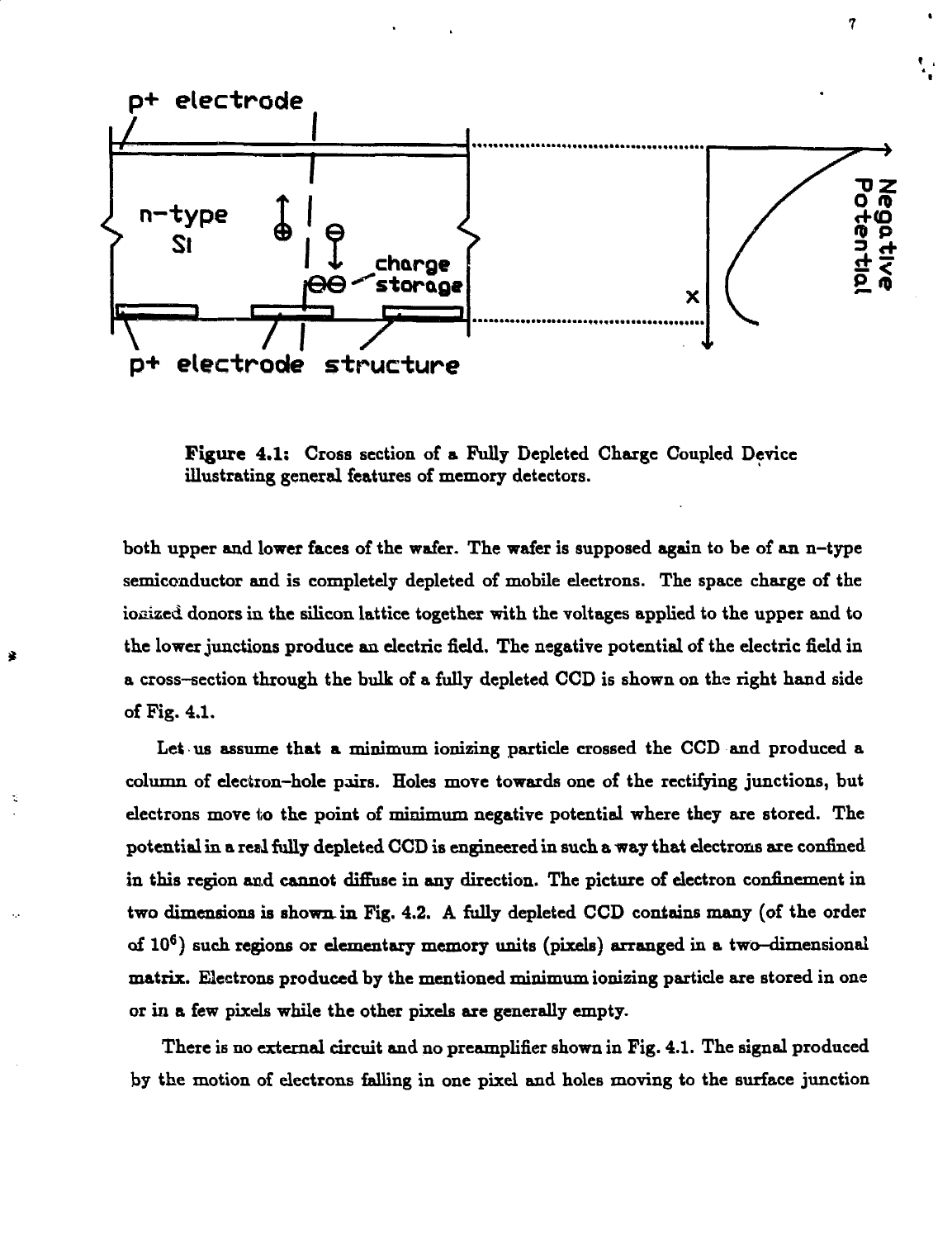

**Figure 4.2;** Negative potential in a Fully Depleted CCD in two dimensions. Local minima confine the signal electrons and define individual pixels.

is not read-out. There is an electrode structure, called a peristaltic pump, implemented on the lower face of & fully depleted CCD. When a sequence of appropriate voltages is applied to the shown electrode structure, the charges stored in the bulk axe shifted from one pixel to the next one without any loss of electrons. Finally electrons are pumped into the last memory cell where their presence affects a read-out preamplifier. The pumping of electrons from the bulk to the-reading electrode also cleans ail pixels from any background electrons produced by thermal generation in the bulk or at the junctions.

There is only one preamplifier for the whole CCD. The position of the passing particle is measured when the corresponding pixel is read. The capacitance of the read-out cell of the CCD is very small so the preamplifier noise is kept at the minimum, hence CCDs have a very good signal to noise ratio. These devices are ideally suited for X-ray astronomy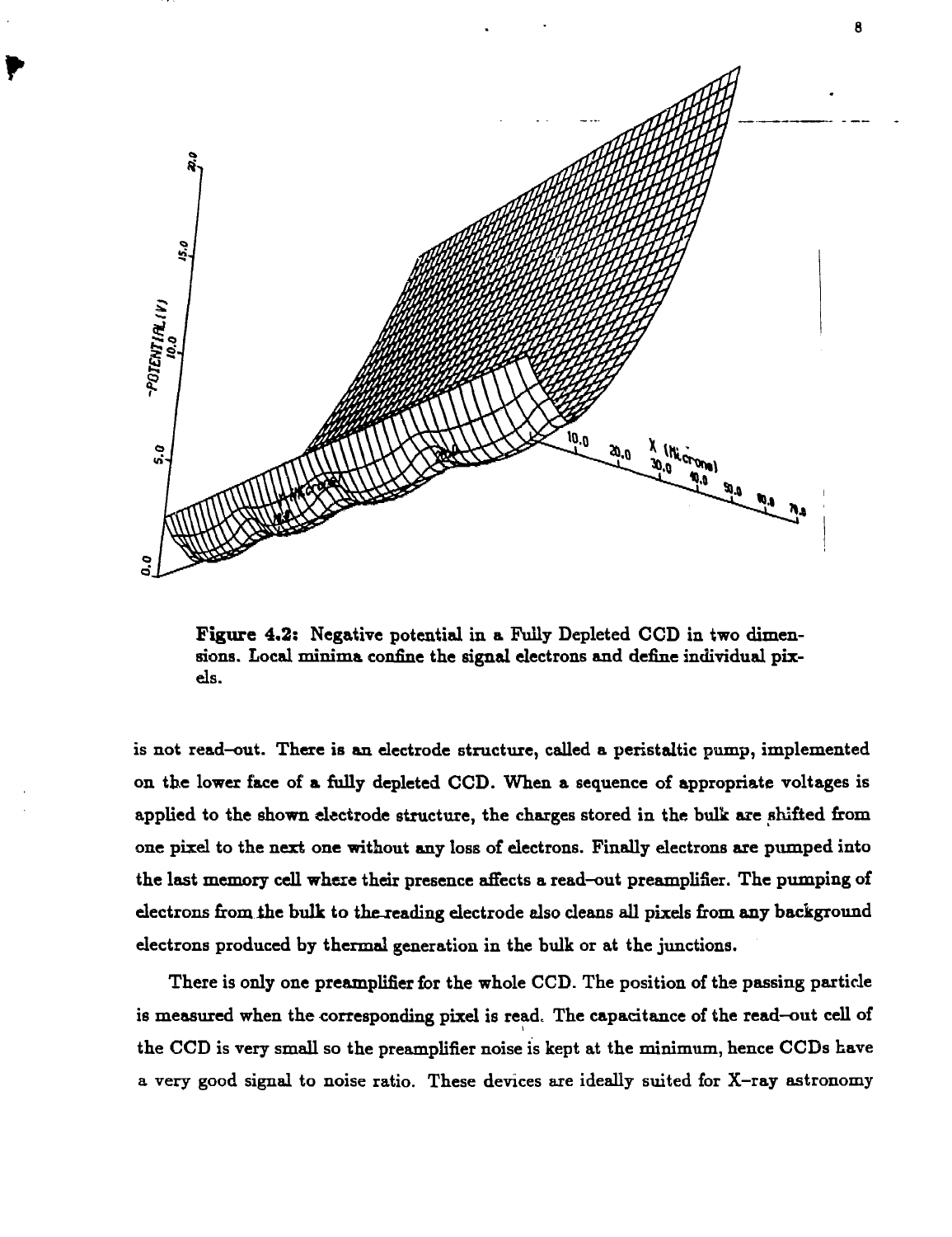because they combine the good energy resolution of semiconductors implemented with a low noise-read-out and the position resolution defined by the size of a pixel.

Fully depleted CCDs were proposed relatively recently<sup>6</sup>. They are presently under development to be used as focal plane detectors on the X-ray Multi-Mirror Satellite<sup>7</sup>.

Buried channel CCDs have reached a very high level of maturity due to their extensive use in consumer electronics as imagers in camcorders, in the signal processing field and as imagers for scientific applications. The best CCDs for astronomical observations reach equivalent noise charge down below a 1 *electron* level and CCDs with the granularity of  $4096 \times 4096$  pixels were produced<sup>4</sup>.

The CCDs are the memory detectors which store the signal electrons for the longest amount of time. On the other extreme we have semiconductor drift detectors where the storage time is the shortest.

#### **4.2 Silicon Drift Detectors**



Figure 4.3: Perspective view (not to scale) of a semiconductor drift detector. Electrons created by an ionizing particle are transported long distances parallel to the detector surface. The anode is divided into short segments to measure the second coordinate.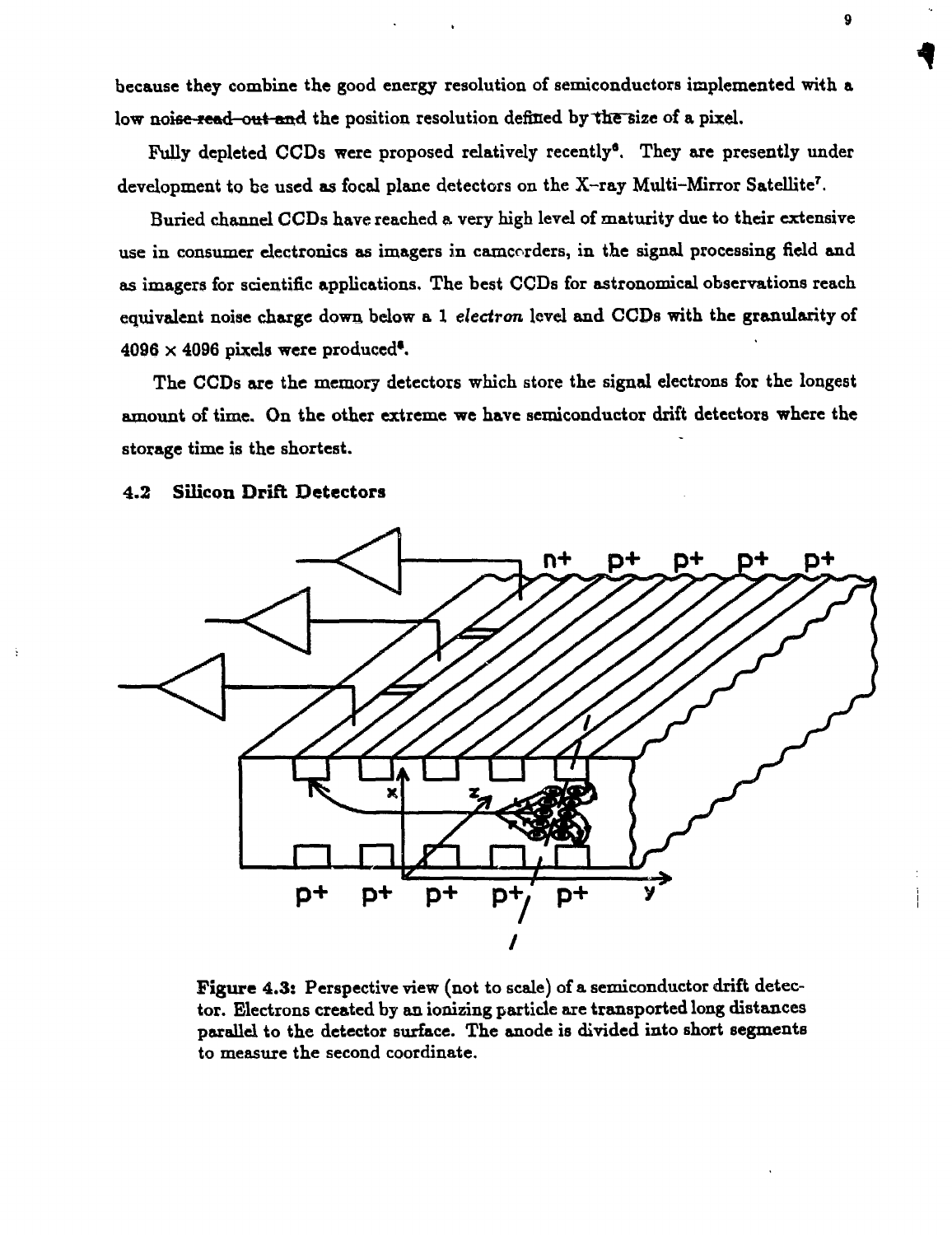A perspective view of the drift detector<sup>6</sup> is shown in Fig. 4.3. The volume of the detector is fully depleted of mobile electrons. The field created by the remaining fixed charges confines electrons generated by an ionizing particle in a buried potential channel. An electrostatic field parallel to the surface is superimposed. This field transports electrons created by a particle passage along the buried channel towards a collecting anode. The transit time of the electrons inside the detector measures the distance of an incident particle from the anode.

The exact shape of the electric potential in drift detectors requires some explanation. The cross-section of the negative potential shown in Fig. 4.1 is the solution of Poisson's equation in one dimension

$$
\frac{d^2\phi(x)}{dx^2} = \frac{\rho(x)}{\epsilon} \tag{4.1}
$$

where  $\phi(x)$  is the negative potential, x is the coordinate perpendicular to the surface plates of the detector, *o* is the space charge density and e is the absolute dielectric constant of silicon. The potentials applied at the two faces determine the two integration constants. The negative potential shown in Fig. 3.1 and in Fig. 4.1 are parabolas corresponding to the solution of Eq.  $(4.1)$  in a simple case where  $\rho$  is independent of x.

While the electric field of a classical diode detector can be understood in a one dimensional model, the electric field of drift (memory) detectors must be described at least in two dimensions as it was already obvious from Fig. 4.2. A solution of Poisson's equation in two dimensions:

ŧ

$$
\frac{d^2\phi(x,y)}{dx^2} + \frac{d^2\phi(x,y)}{dy^2} = \frac{\rho(x,y)}{\epsilon}
$$
\n(4.2)

is shown in Fig. 4.4. There the negative potential in the drift region of the detector is displayed. Poisson's equation in two dimensions Eq. (4.2) is satisfied by adding to the parabolic solution in x of Eq. (4.1) a linear term  $U_y = E_d \cdot y$ , where  $E_d$  is the drift field in the drift direction *y.* To realize the potential shown on Fig. 4.4 we have to impose the same linear *y* dependance of the potential on both surfaces of the detector.

Fig. 4.4 shows a relatively strong electric field at the surfaces of the detector. Any electrons present on the surface would be injected into the valley. To prevent the electron injection, electrodes at both surfaces must be  $p^+$  type  $(p^+n$  rectifying junctions). This is a common requirement for all fully depleted memory detectors.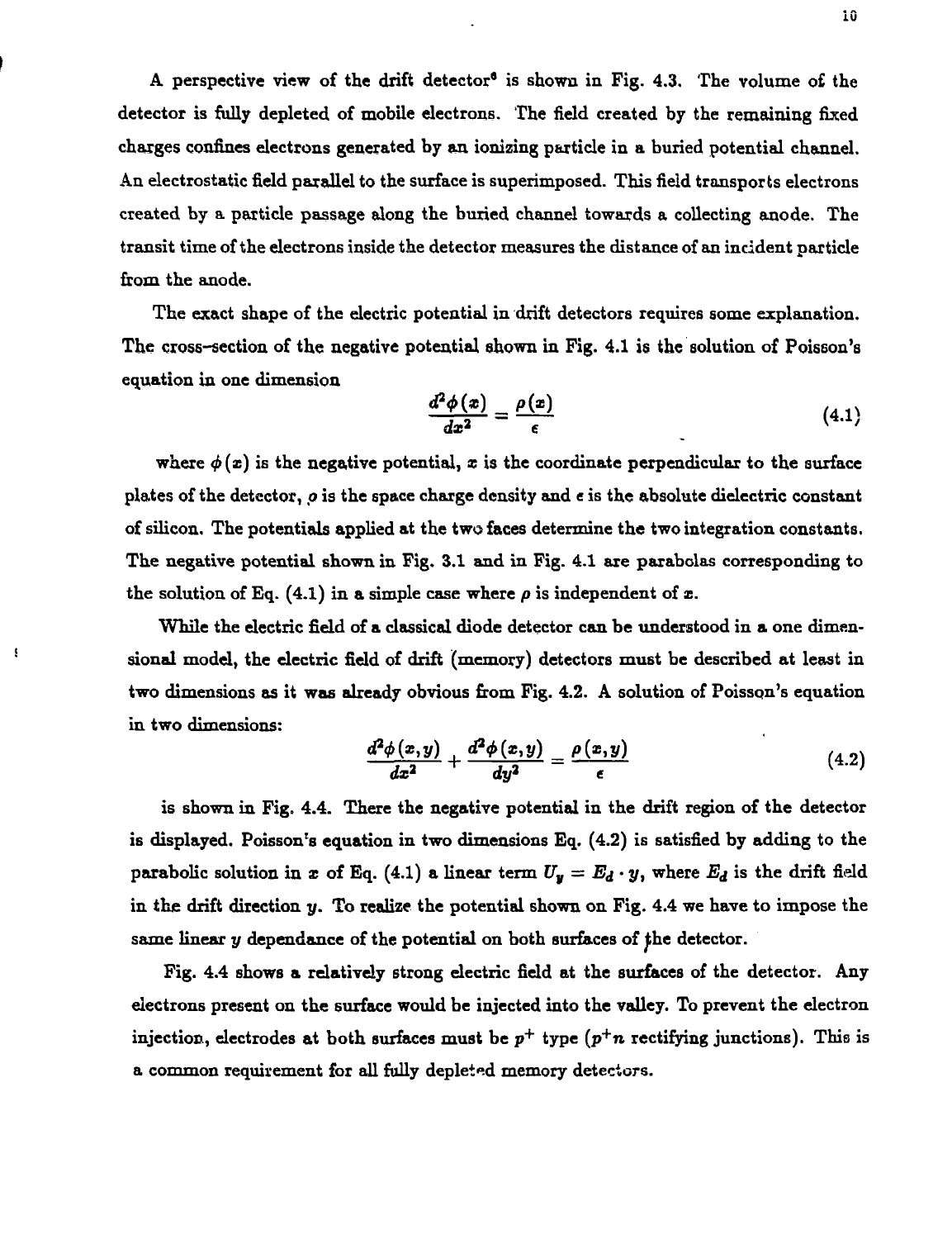

**a** linear drift detector. Surfaces of the detector are in planes  $x = 0$  and  $x = 300 \mu m$ . Reverse biased  $p^+$  electrodes have the potential imposed by a **voltage divider.**

**To realize the linear term in the potential of a drift detector, the p<sup>+</sup> electrodes are segmented into strips. The inclined parabolic shape of the potential energy for electrons (negative potential) collects electrons in the middle of the bulk and transports them to the anode.**

**The anode region of the detector is shown in Fig. 4.5. Potentials are applied at the surfaces in a way to bend the bottom of the valley towards the surface collecting anode. The potential energy of the anode as shown is at the lowest potential energy in the active region of the drift detector. All electrons generated in the bulk arrive at the anode. Thus the detector is maintained in full depletion during the operation.**

**f**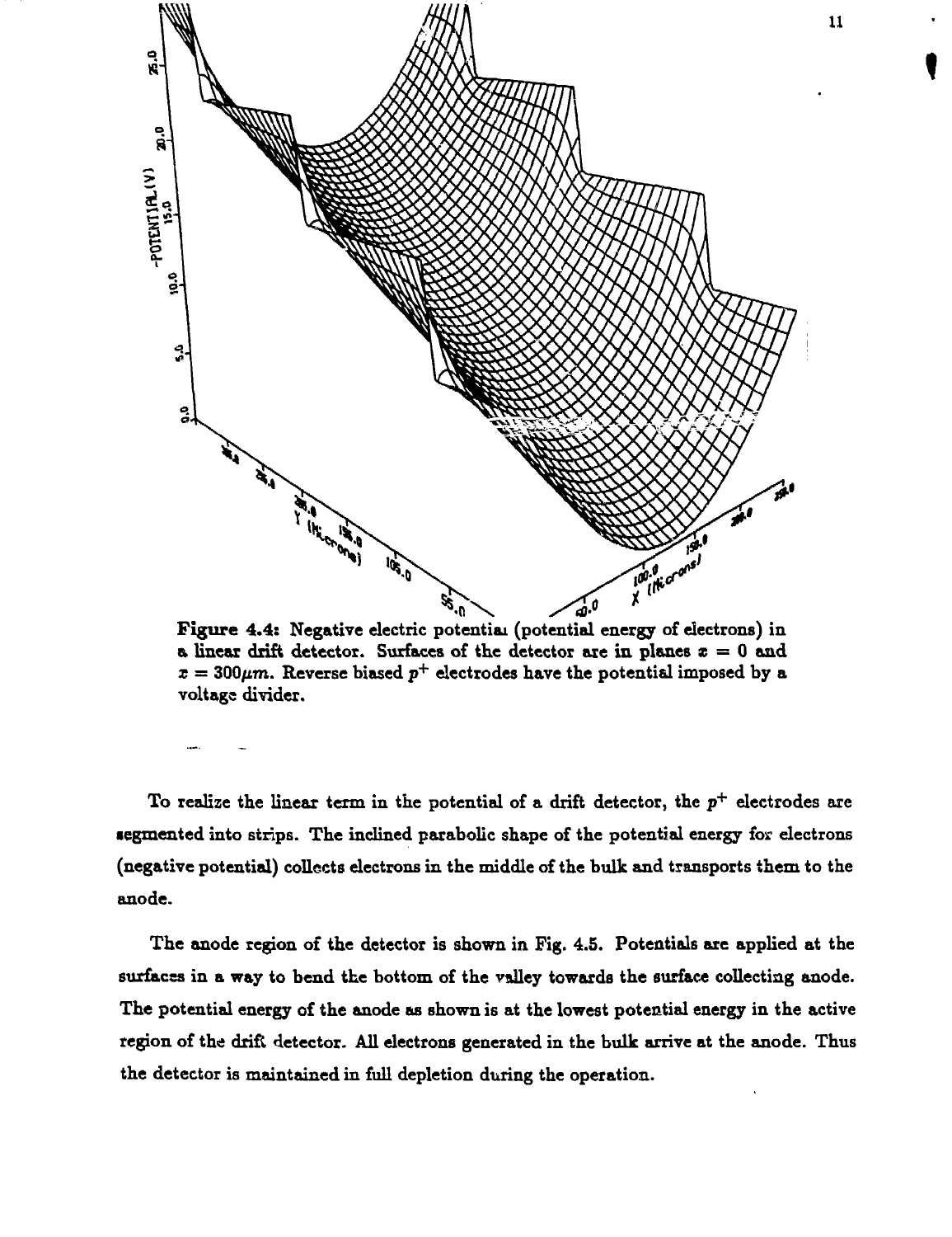

**Figure 4.5:** Negative electric potential in the anode region of a drift detector.

The electrodes, apart from imposing the desired surface potential on the drift detector, act as an electrostatic shield for drifting electrons. Electrons induce the signal charge only when they arrive to a close proximity of the anode. The drift time is the difference between the arrival time sensed by the anode and the time passage of the particle detected by other detectors of the experiment or provided by the accelerator. The information about the coordinate perpendicular to the drift direction is not lost during the transport in a linear drift detector. Fig. 4.3 shows that the anode divided into short segments provides also the position information in the direction perpendicular to the drift. The surface of the individual anodes is small and independent of the size of the detector. Thus the anode capacitance is very small as it is the case for all memory detectors.

The amplifier noise is not the only limitation for the position resolution of drift detectors". The detector leakage current and the statistical fluctuations of the pulse shape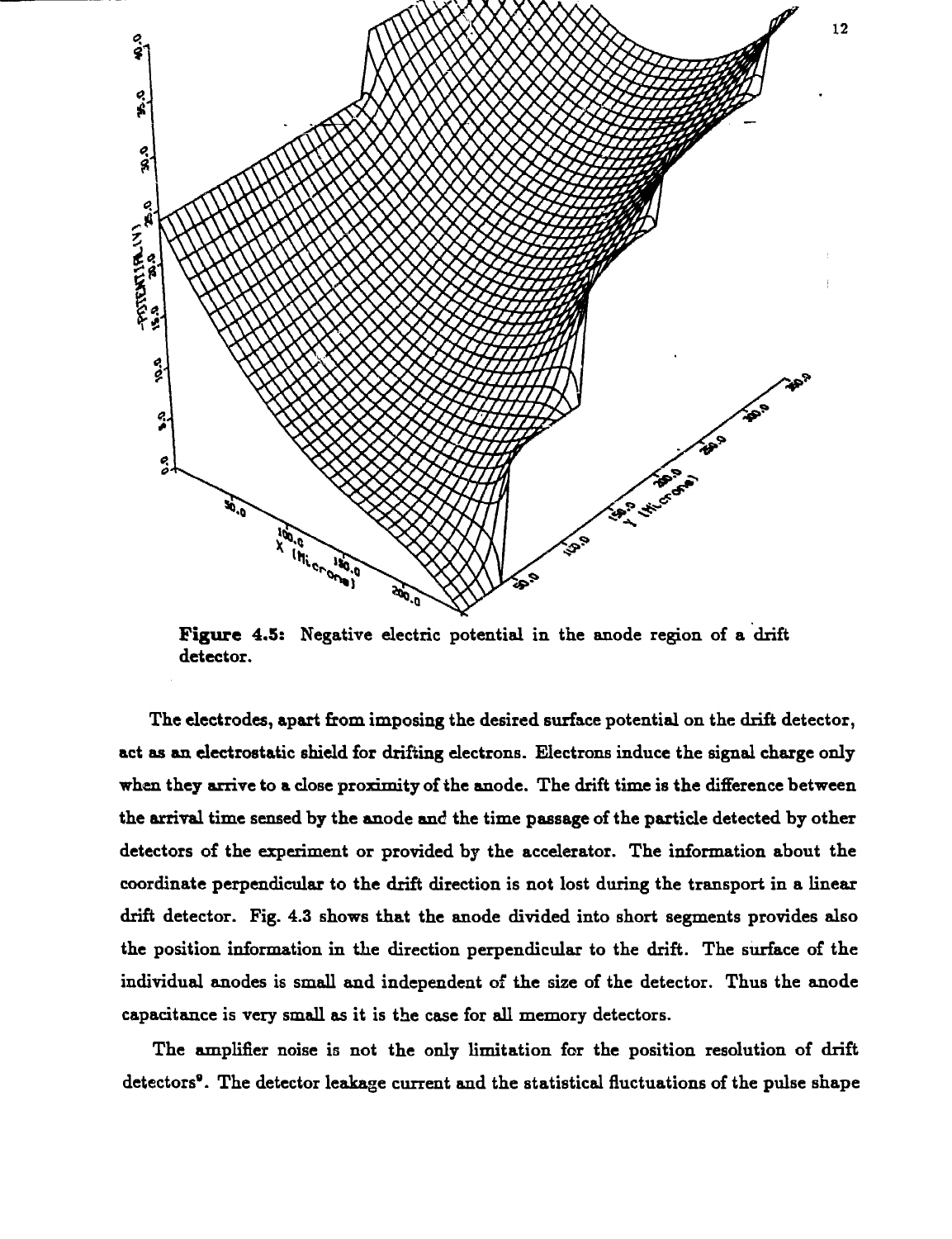**at the anode also limit the resolution. Electrons arriving at the anode spread because of diffusion and the electrostatic repulsion during the drift time. The sigma of the diffusion** for an individual electron is relatively large  $(150\mu m)$  for a drift time of about  $1\mu s$ ). The centroid of the electron pulse has a sigma reduced by  $\sqrt{20000}$ . We can use the centroid **of all electrons to measure the position of particles. The electric field in the drift detec**tor is such that electrons created contemporary at a given y-coordinate, independently of **their x-coordinate, arrive at the anode in the same average time. The achievable position** resolution is a few  $\mu$ m for a drift distance of several  $mm$ <sup>10</sup>

**Let us summarize differences and similarities between fully depleted CCDs and drift detectors. In semiconductor drift detectors the storage time is much shorter than in fully depleted CCDs. Drift detectors convert the position information into a drift time proportional to the distance between the crossing point of the particle an'd the anode location. In CCDs the time to position relationship is controlled by the clock frequency and by the chosen sequential order of reading pixels in the two-dimensional matrix.**

**There were two important developments in silicon drift detectors in recent years. The first progress was the design and a realization-of a. drift detector where all the leakage** current produced at the  $Si-SiO<sub>2</sub>$  interface is collected at sink anodes rather than con**tributing to the detector leakage current<sup>11</sup> . The parallel noise of the detector is decreased by a factor of five for the present detectors. Moreover, detectors are less sensitive to the surface damage and may be radiation harder.**

ð

**The second progress in the field of drift detectors is the integration of the preamplifier directly on the silicon of the detector.**

**The realization of the first amplification stage directly on the wafer of the detector has two advantages**

- **1. the input transistor can be made small enough to match the small detector capacitance.**
- **2. stray capacitances due to the connection between the detector anode and the first transistor can be kept at a minimum.**

**These advantages are the most important for silicon drift detectors where capacitances of individual anodes are below** *O.lpF.* **Any connection to an external preamplifier results in**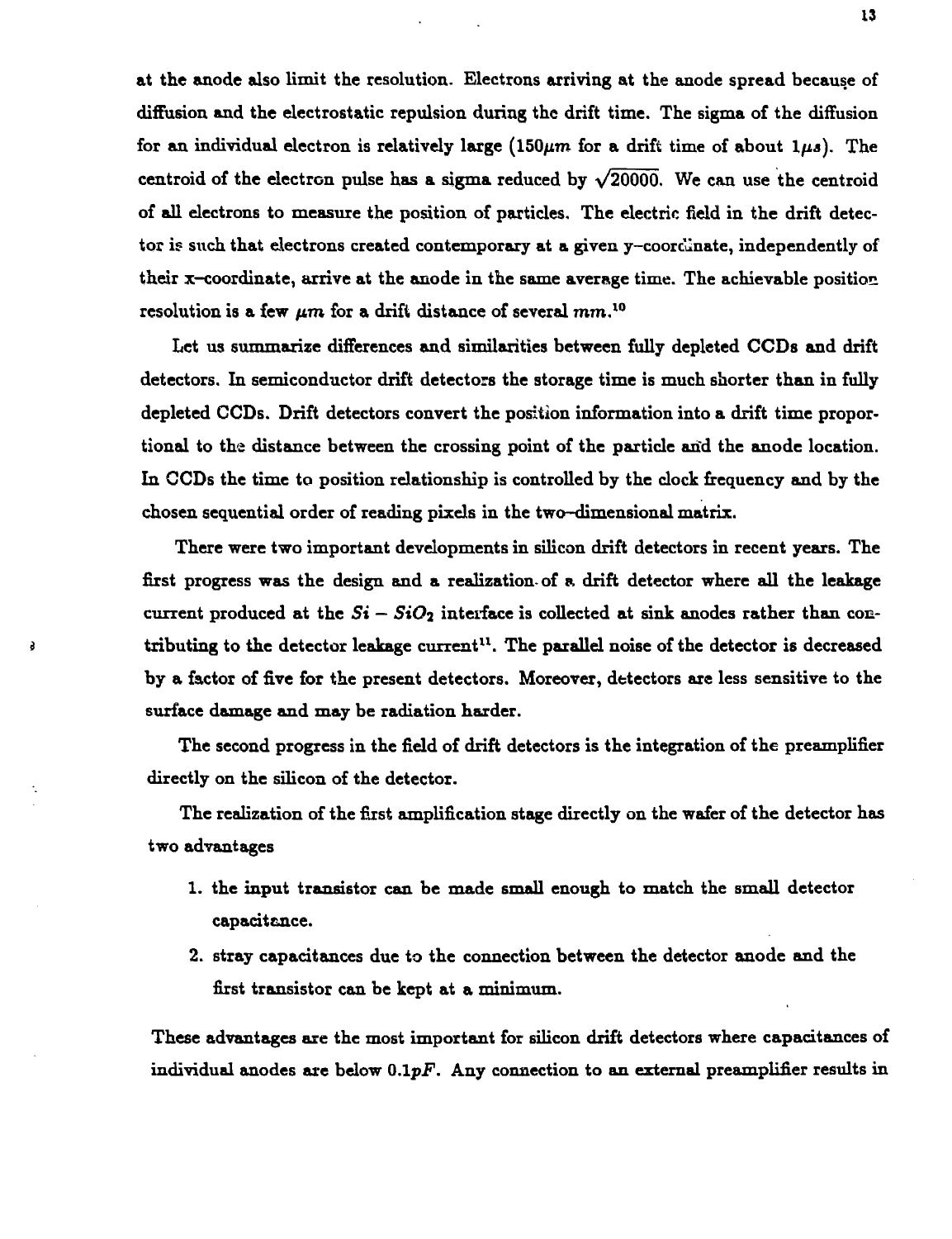a highly mismatched system. The realization of matched preamplifiers with a minimum stray capacitance decreases the noise of the detector-preamplifier system, resulting in a<sup>+</sup> substantial improvement of energy and position resolution of all silicon memory detectors. The first prototype of the integrated electronics is working<sup>12</sup> and in the very near future there will be memory detectors with better performance than reported up to now<sup>13</sup>.

Y

t,

# 5. COMPARISON OF CLASSICAL AND MEMORY SEMICONDUCTOR **DETECTORS**

At a first look one can have the following impression when trying to compare classical and memory semiconductor detectors: Memory detectors con achieve a better performance due to their much lower anode capacitance, however, the classical detectors are faster. In reality, in almost all practical situations, measurement systems based on memory detectors are not only more precise but also faster than systems based on classical detectors. We will illustrate our point for both energy and position measurements with semiconductor detectors.

When the spectrum of energy of radiation is measured, the speed of the system is expressed by the rate of pulses the system can process without pileups. The pulse duration limits the processing rate. The duration of the pulse in classical detectors is not the carrier collection time, but the time required to decrease the amplifier noise down to an acceptable level. The processing time for systems based on classical semiconductor detectors is typically a few tens of  $\mu s$  with the corresponding maximal rate of a few tens of *kHz.*

For silicon drift detectors a longer drift (store) time does not limit the rate. Electrons drifting toward the anode have their charges screened by the electrode structure and do not interfere with the signal processing at the anode. The important time is the diffusion time, that is, the time it takes to collect the full charge at the anode. It can be shewn that the diffusion time  $t_{diff}$  is given by:

$$
t_{diff} = 8 \cdot t_{drift} \sqrt{\frac{2 \cdot kT}{U_{drift} \cdot q}}
$$

where  $t_{drift}$  is the drift time,  $U_{drift}$  is the absolute value of the drift voltage and  $kT/q$  is the thermal voltage equal to  $0.025V$ . For practical low capacitance X-ray drift detectors the

**14**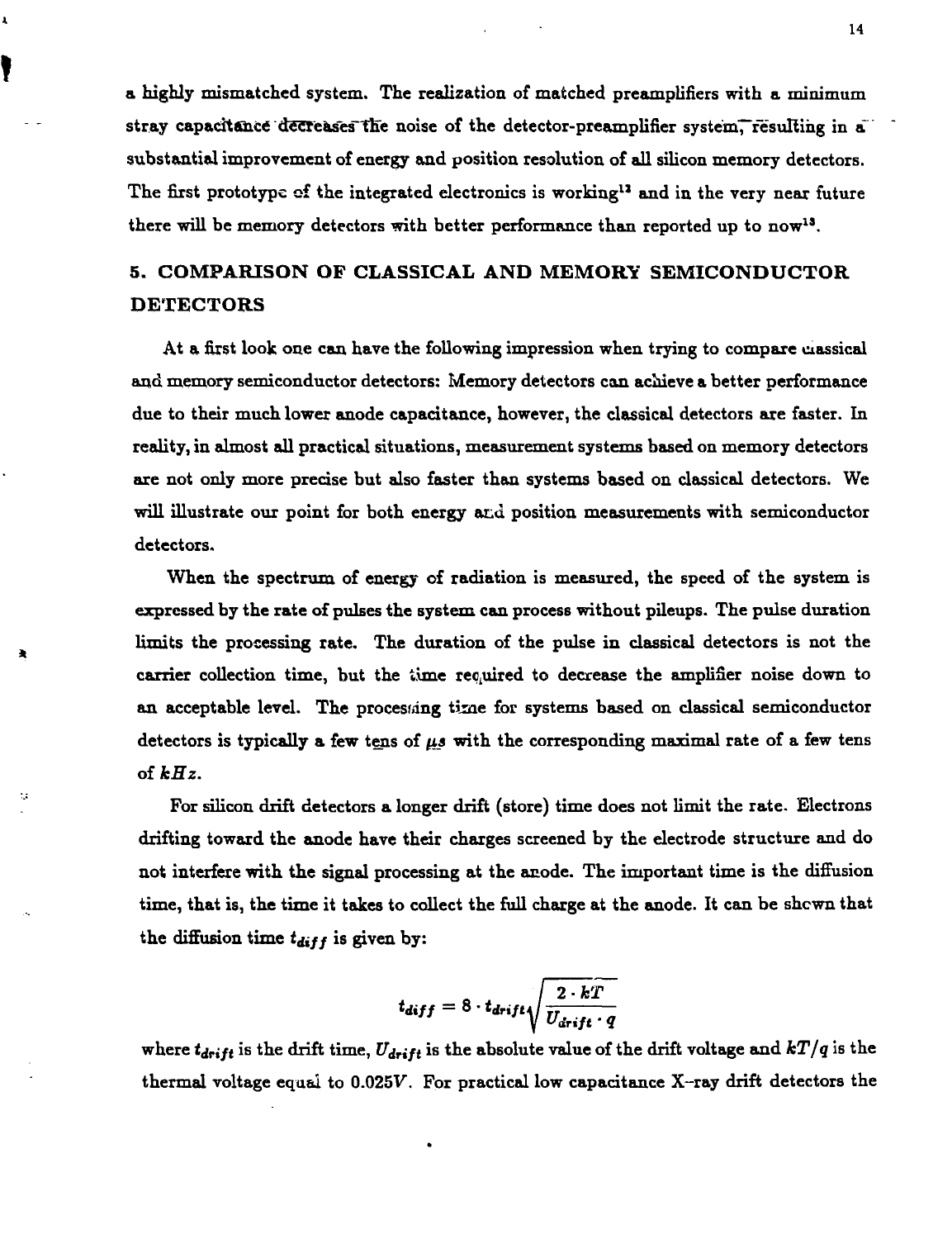diffusion time is about  $100ns$ . The shaping time is again about  $100ns$  due to the extremely low capacitance of the detector anode. We see that the rate capability of low capacitance drift detectors is between a factor of 10 and 100 greater than the rate capability of classical detectors.

The comparison of position sensing for classical and memory detectors gives similar results. We can compare the performance of a microstrip detector with that of a single anode linear drift detector. To obtain similar position resolutions a classical microstrip detector needs hundreds of read-out preamplifiers rather than the single preamplifier of a drift detector. A practical microstrip read-out system (microplexer or equivalent) has, after a stage of amplification, a parallel to serial conversion to keep the number of readouts at a reasonable level. The equivalent of the parallel to serial conversion is intrinsically present in silicon drift detectors. As it turned out the read-out speed of a multiplexer is much slower than the drift time of electrons in the linear drift detector.

We would like to stress again that the maximum drift time is not the dead time of the silicon drift detector. The signals are stored within the detector for the duration of their drift. In a high rate environment (Superconducting Super Collider - SSC, for example) & silicon drift detector stores at any given time hits of particles originating from different events.

ì

Fig. 5.1 shows a simple way how to resolve particles originating from different events. Two silicon drift detectors axe placed parallel one to another at a small distance.The drift fields in the two detectors are arranged in such a way that electrons drift in opposite directions in these two detectors. Following some easy calculations of Fig. 5.1 we see that there is a position independent relation between the mean value of the drift times measured in both detectors and the time of the particle crossing. The time resolution of each drift detector is better than Ins. The mean value of the drift times of the pair of drift detectors and hence the event timing can be determined with a resolution better than Ins. There are not many position sensing detectors with this kind of time resolution.

We should now stress that there is no penalty to pay by using two silicon drift detectors instead of one. Once the association of hits with an event is completed we have two independent measures of points leading to a vector. This "vector" geometry is most likely preferable also from the pattern recognition point of view.

 $\pmb{\lambda}$ 

╿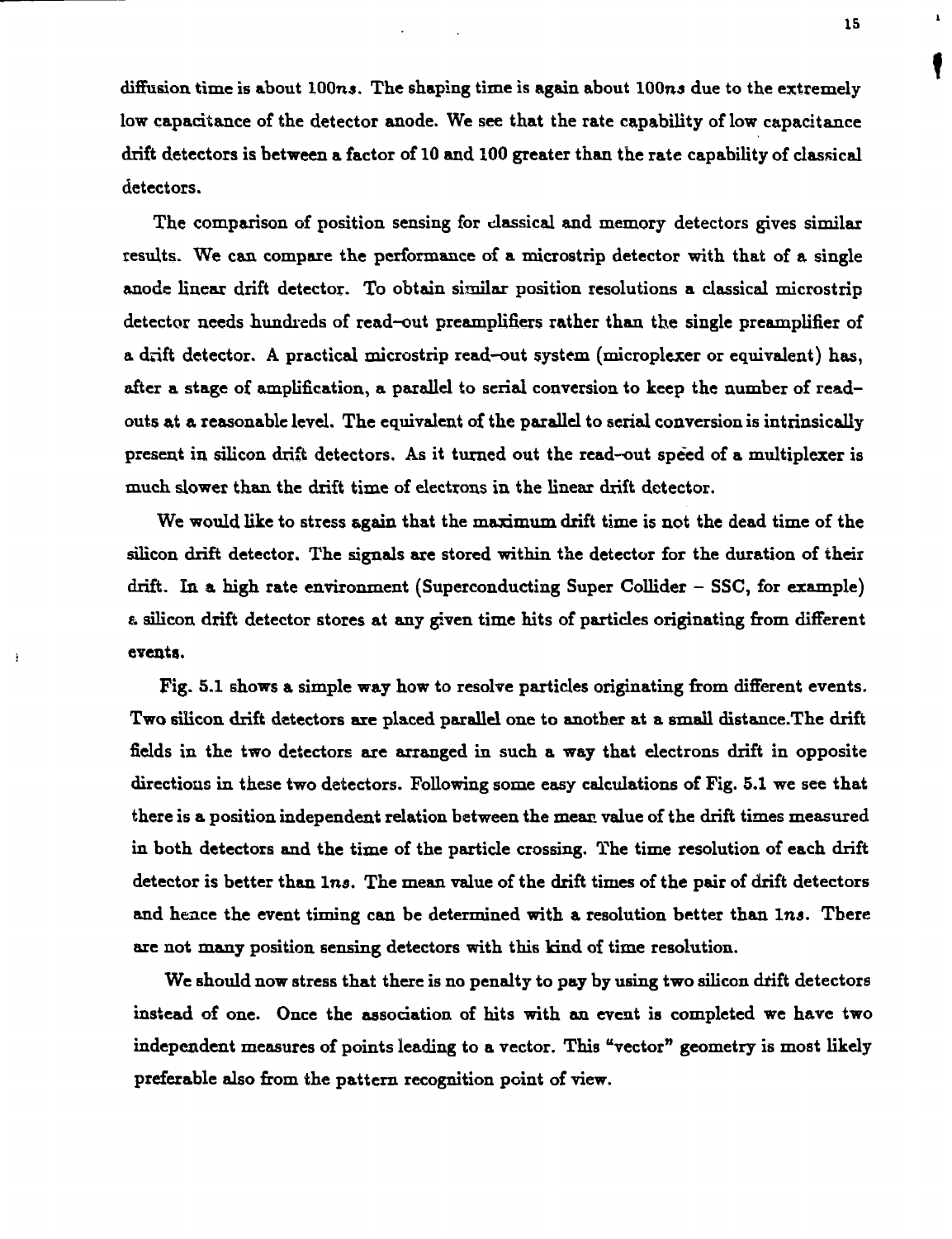

**Figure 5.1:** View (not to scale) of **two** silicon drift detectors placed in such a way that a particle has to cross both detectors and the produced electrons are drifting in opposite directions with the same speed  $v$ . The sum of drift distances for any position of the incident particle is constant and equals to the distance between anodel and anode2. The average of the two arrival times gives the time of the event.

Multianode drift detectors and CCDs provide unambiguous two coordinate measurement with the position resolution in a few  $\mu m$  region. There are no other detectors to which we could compare them.

Let us compare the performance of drift and classical semiconductor detectors used as sampling detectors in a shower counter. Fig. 5.2 in its upper part shows several particles traversing the detectors where only the total charge released is to be measured. Anode of the drift detector sees the charge arriving in separated clouds during the drift time of the device. The classical detector sees all charges at once (middle part of Fig. 5.2).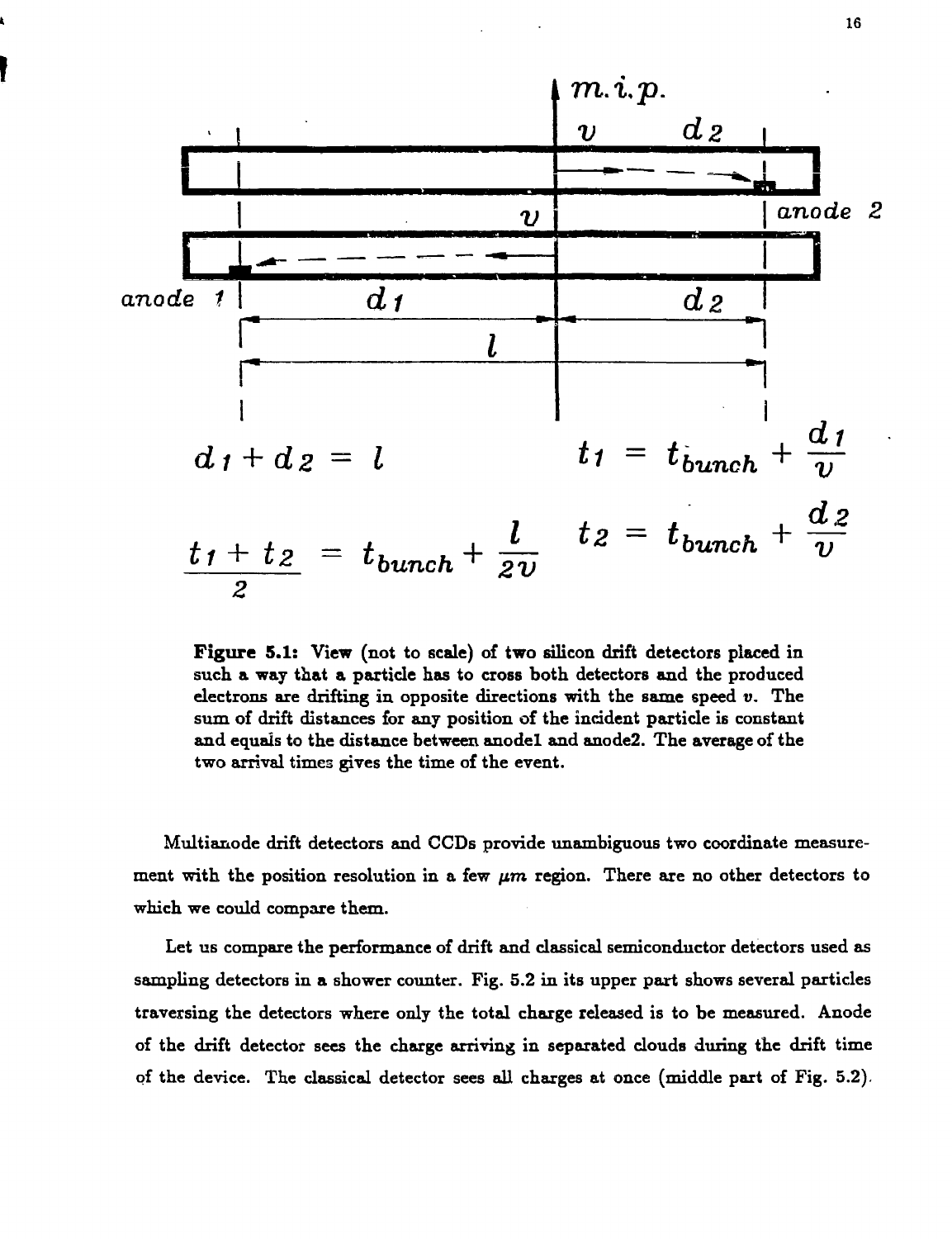

Figure 5.2: Signal processing of a drift (left hand side) and a classical (r.h.s.) semiconductor detectors as sampling detectors in a shower counter. Three minimum ionizing particle incident on detectors (upper part). Current signal waveform at the corresponding anodes (middle part). Weighting functions for an optimum signal processing (lower part).

The weighting function of the drift detector must have the flat part at least equal to the maximum drift time to measure the charge independently from the point of the origin. The weighting function of the classical detector does not need a fiat top (lower part of Fig. 5.2).

The series noise  $\mathbf{\omega}$  the drift detector is negligible. The equivalent noise charge (ENC) is due to the leakage current of the detector.

$$
(ENC)^2 = I_{leak} \cdot q \cdot t_{drift}
$$

where  $I_{leak}$  is the leakage current, q is the electronic charge and  $t_{drift}$  is the maximum drift time.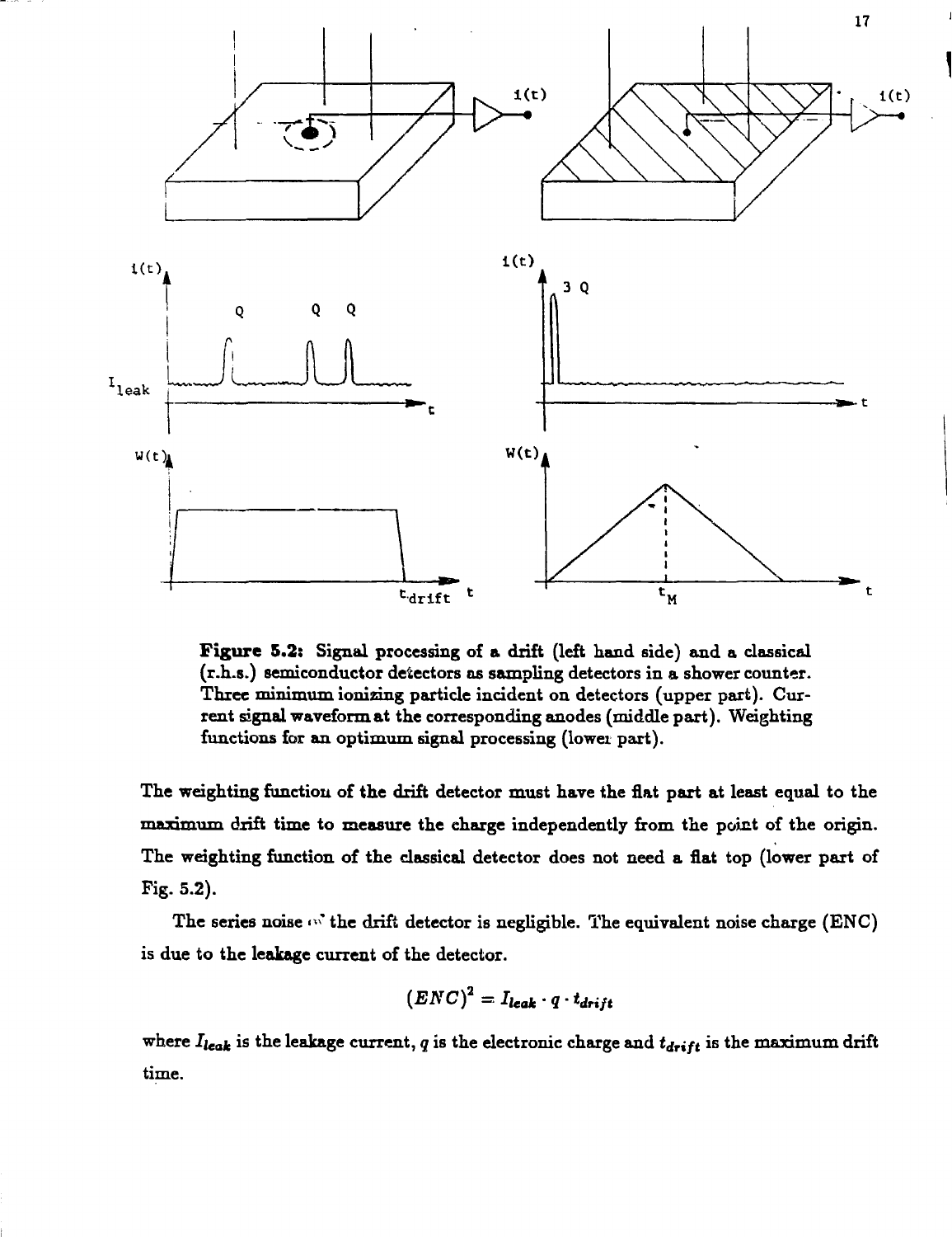The parallel noise in the classical detector is less important as compared to the parallel noise of the drift detector due to the different weighting funetion and can be neglected relative to the series noise of the preamplifier. After a straightforward calculation and assuming an ideal matching for the classical detector we can write

$$
(ENC)^2 = \frac{16 \cdot kT \cdot C_d}{\omega_f \cdot t_m}
$$

where  $kT$  is the Boltzmann energy,  $C_d$  is the detector capacitance,  $\omega_f$  is the cut-off angular frequency of the first transistor in the preamplifier and *tm* is the peaking time of the weighting function. We will put  $t_{drift} = 2 \cdot t_m$  to compare ENCs at the same speed of both detectors. For detectors of radii of 2 cm the ENCs of drift and classical detectors are 700 and 2000 electrons respectively. It is interesting to note that in order to improve the ENC of the drift detector we have to lower the value of  $I_{leak}$ , that is, to improve the technology of the detector itself. To improve the performance of the classical detector the  $\omega_f$  has to be increased, that is, the speed of the external electronics has to be improved.

The negative side of memory detectors is that their electrode structure is more complex than the structure of classical detectors. Their production is more complicated and the cost is higher than the cost of classical detectors.

#### 6. REFERENCES

- 1. K. McKay, Phys. Rev. 84, 829 (1951).
- 2. P. Holl et al., IEEE Trans, on Nuclear Science, 36, 251 (1989).
- 3. J. Walton and F. Goulding, IEEE Trans, on Nuclear Science, 34, 396 (1987).
- 4. W. Boyle and G. Smith, Bell System Technical Journal, 49, 587 (1970).
- 5. R. Bailey at al., Nud. Instr. and Methods, 213, 201 (1983).
- 6. E. Gatti and P. Rehak, Nud. Instr. and Meth., 225, 608 (1984).
- 7. L. Striider et al., MPE Preprint 154, June 1989 to be published in Nud. Instr. and Methods A in Proceedings of the Fifth European Symposium on Semiconductor Detectors, Munich, February 21-23.
- 8. J. Janesick et al., Astronomical Society of Pacific Conference Series No. 6, CCDs in Astronomy ed. G. Jacoby, (Provo: Brigham Young University Press)1989.